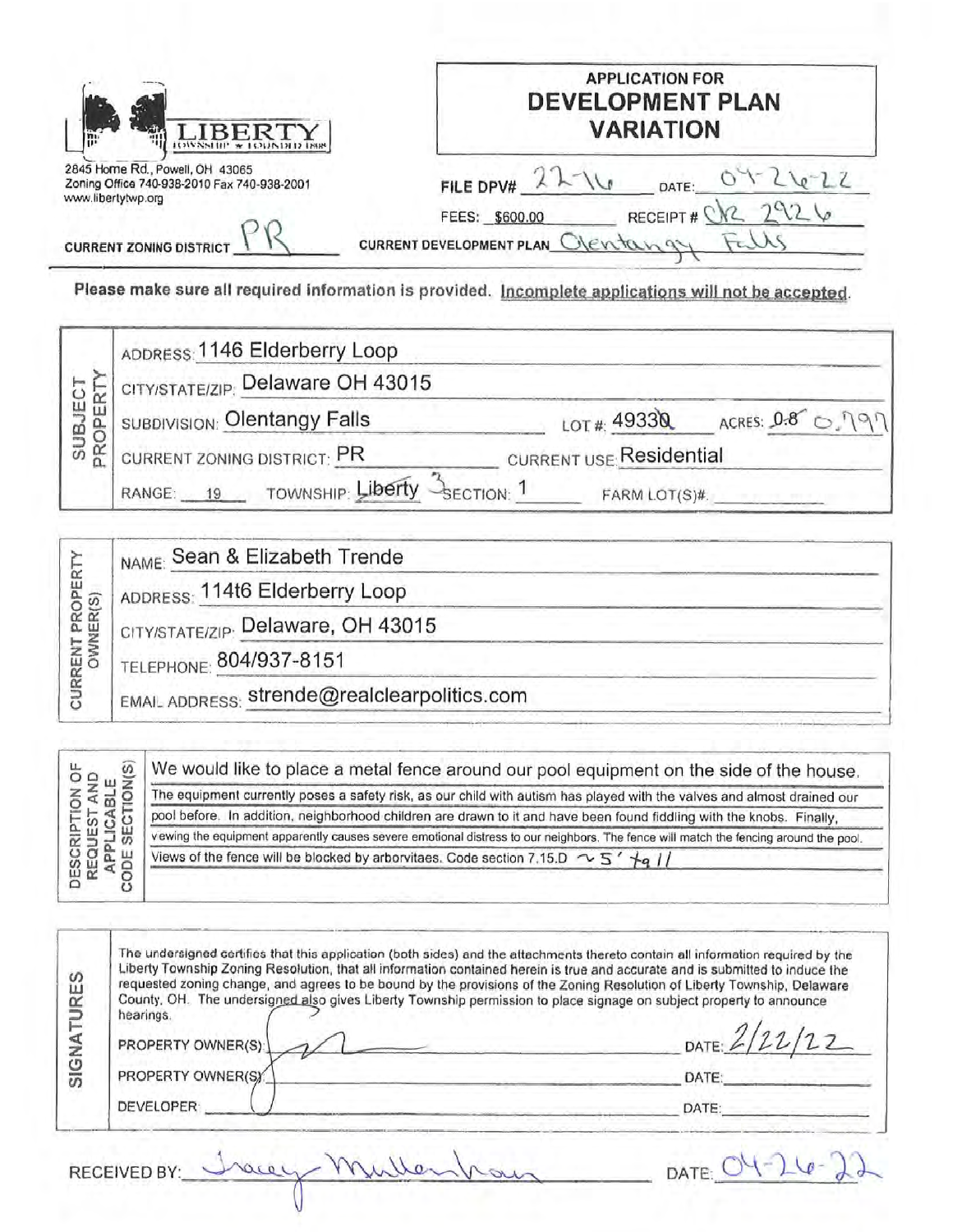

1750-11C

Order No.

Consulting Engineers & Surveyors 599 Scherers Court . Worthington, Ohio 43085 Phone(614)885-2498 •  $Fax(614)885-2886$ 





Ivisions\Olentangy Falls\4933 AS BUILT.dwg. Model, 5/31/2011 9:47:36 AM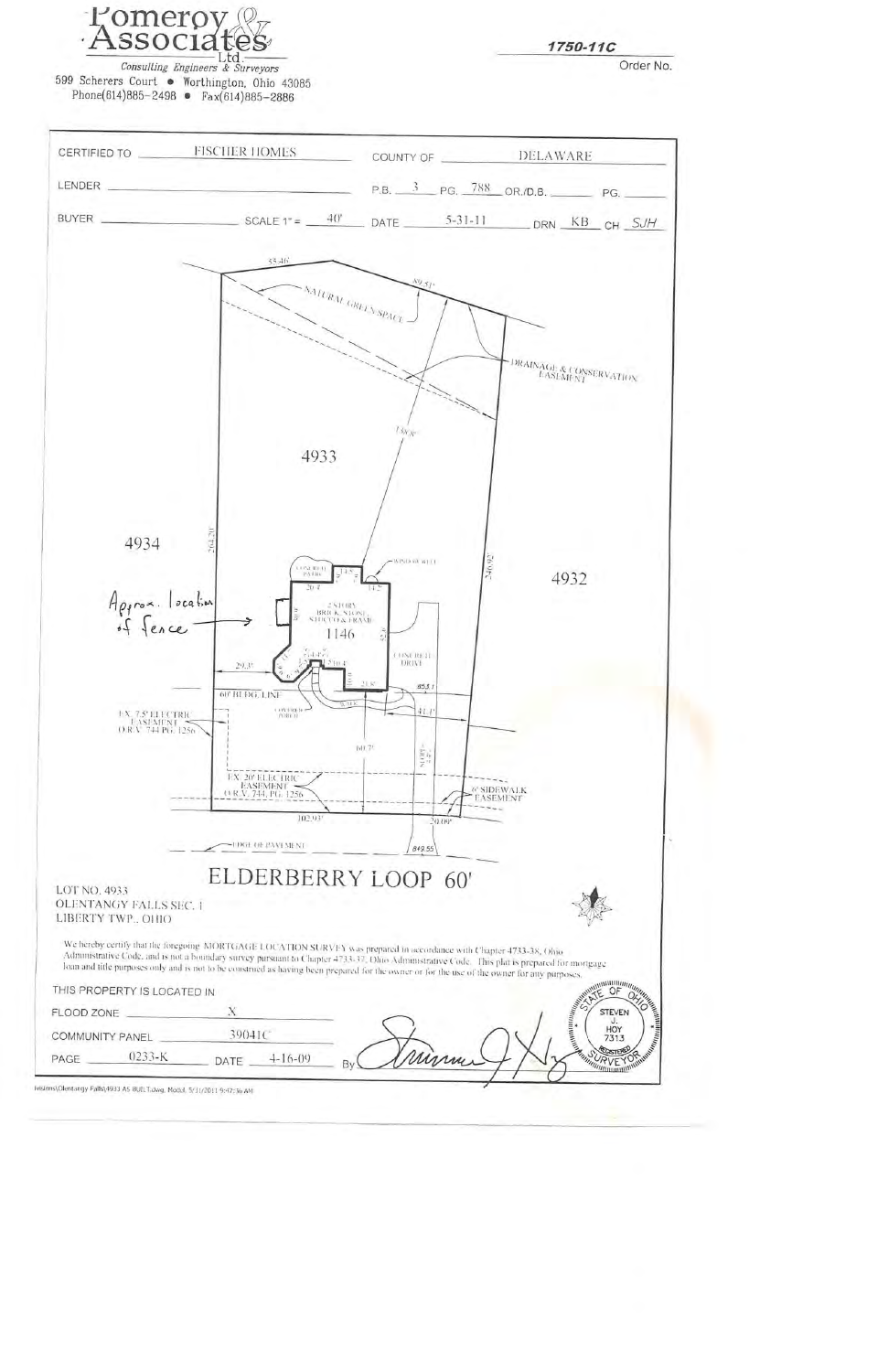## Tracey Mullenhour

From: Sean Trende <strende@realclearpolitics.com> Sent: Tuesday, April 26, 2022 3:16 PM To: Tracey Mullenhour Subject: FW: 1146 Elderberry Loop - Pool Equipment Update

Hi Tracy,

Please see the exchange below — this was done during the height of COVID so obviously things were <sup>a</sup> little informal.

From: sean trende <seantrende@hotmail.com> Sent: Tuesday, April 26, 2022 3:10 PM To: Sean Trende <strende@realclearpolitics.com> Subject: Fw: 1146 Elderberry Loop - Pool Equipment Update

From: Evan Pandell <epandell@vglltd.com> Sent: Monday, January 18, 2021 10:15 AM To: sean trende <seantrende@hotmail.com> Subject: Re: 1146 Elderberry Loop - Pool Equipment Update

Sean,

<sup>I</sup> hope you had <sup>a</sup> relaxing weekend. <sup>I</sup> just wanted to follow up with you regarding the outstanding poo<sup>l</sup> equipment issue. After discussing options with the board, they are willing to allow <sup>a</sup> fence around the poo<sup>l</sup> equipment with some additional request;

A approval

- $\bullet$ Fence must match existing fence
- •Fence must be approved by Orange Township
- •Fence needs to be hidden by Arborvitaes
- •They are requesting this be completed in <sup>a</sup> reasonable amount of time

Please let me know if you have any questions or need clarification.

Sincerely, Evan Pandell Portfolio Manager

VGL Vaughan Group Lfd

6099 Riverside Dr., Suite 200 Dublin, OH 43017 Direct: 614.408.3213 Fax: 614.707.4389 www.vglltd.com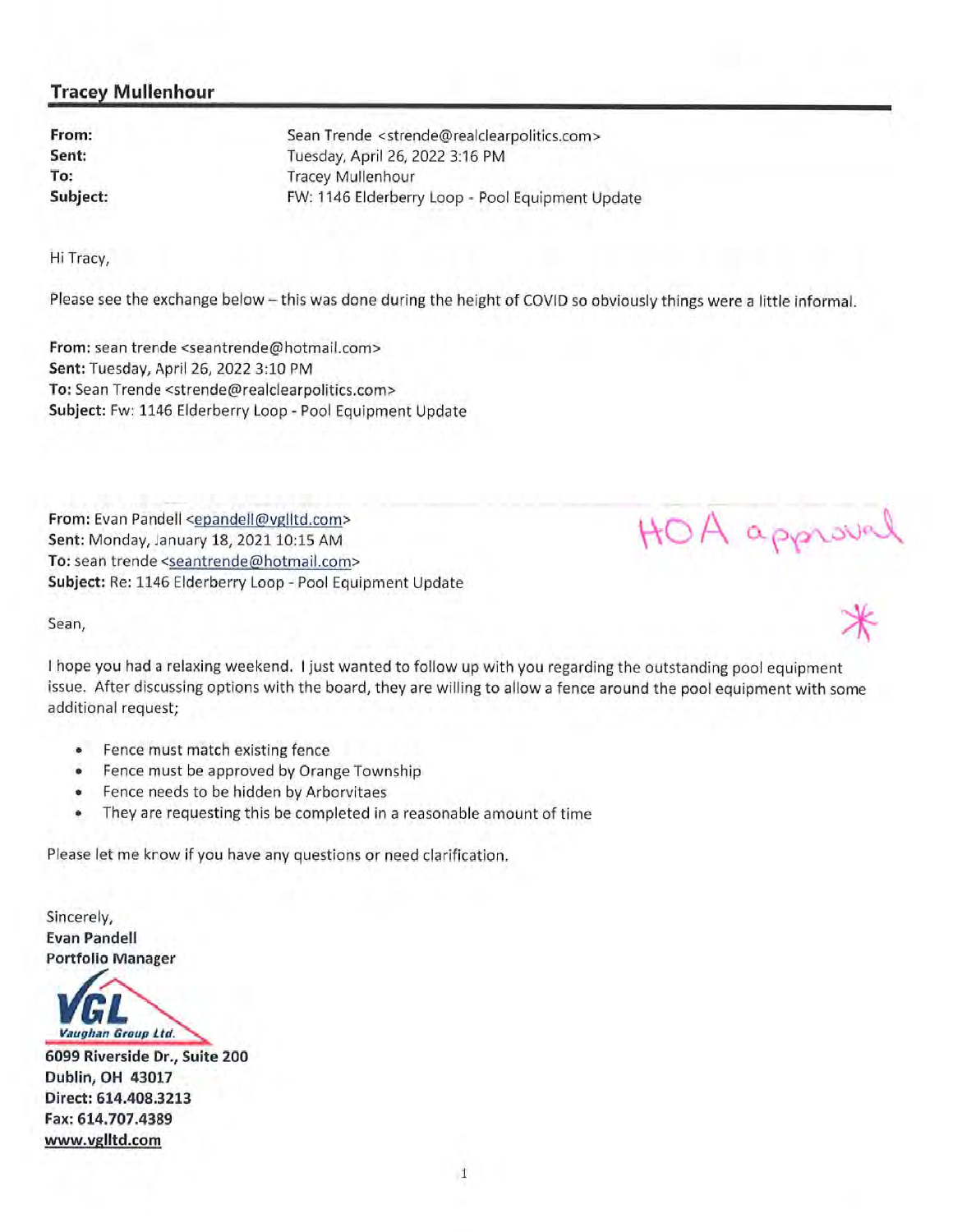## Tracey Mullenhour

| From:    | Sean Trende <strende@realclearpolitics.com></strende@realclearpolitics.com> |
|----------|-----------------------------------------------------------------------------|
| Sent:    | Friday, April 29, 2022 11:29 AM                                             |
| To:      | <b>Tracey Mullenhour</b>                                                    |
| Subject: | RE: 1146 Elderberry Loop - Pool Equipment Update                            |

That will work for me.

The actual equipment is 82" <sup>x</sup> 128", but we'd probably want 18" on the sides and 42" in front to allow for work to be done if needed. So call it 124" x 164"

From: Tracey Mullenhour <tmullenhour@libertytwp.org> Sent: Friday, April 29, 2022 10:39 AM To: Sean Trende <strende@realclearpolitics.com> Subject: RE: 1146 Elderberry Loop - Pool Equipment Update

Good Morning Sean-

Thank you for sending this, Can you provide the dimensions of the area to be fenced in?

We have an opening for the July 12<sup>th</sup> BZA meeting (meetings begin at 7pm). Will this work for you? Thank you!

Tracey Mullenhour Liberty Township Zoning Inspector <sup>2845</sup> Home Road (Liberty Park) Powell, OH 43065 740-938-2010 tmullenhour@libertytwp.org

From: Sean Trende <strende@realclearpolitics.com> Sent: Tuesday, April 26, 2022 3:16 PM To: Tracey Mullenhour <tmullenhour@libertytwp.org> Subject: FW: <sup>1146</sup> Elderberry Loop -Pool Equipment Update

Hi Tracy,

Please see the exchange below — this was done during the height of COVID so obviously things were <sup>a</sup> little informal.

From: sean trende <seantrende@hotmail.com> Sent: Tuesday, April 26, 2022 3:10 PM To: Sean Trende <strende@realclearpolitics.com> Subject: Fw: 1146 Elderberry Loop - Pool Equipment Update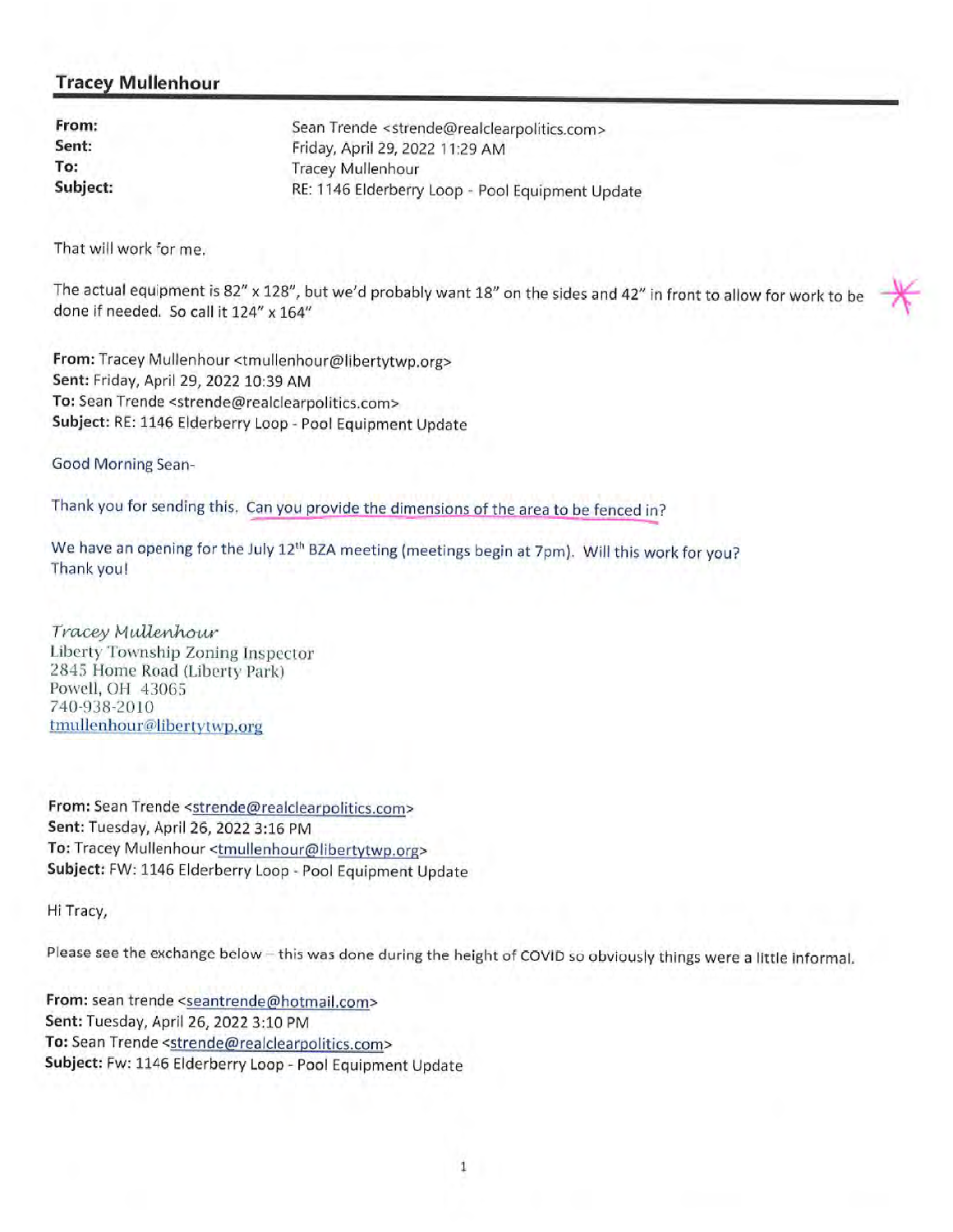$5/8$  Picket  $N-M54B$ 

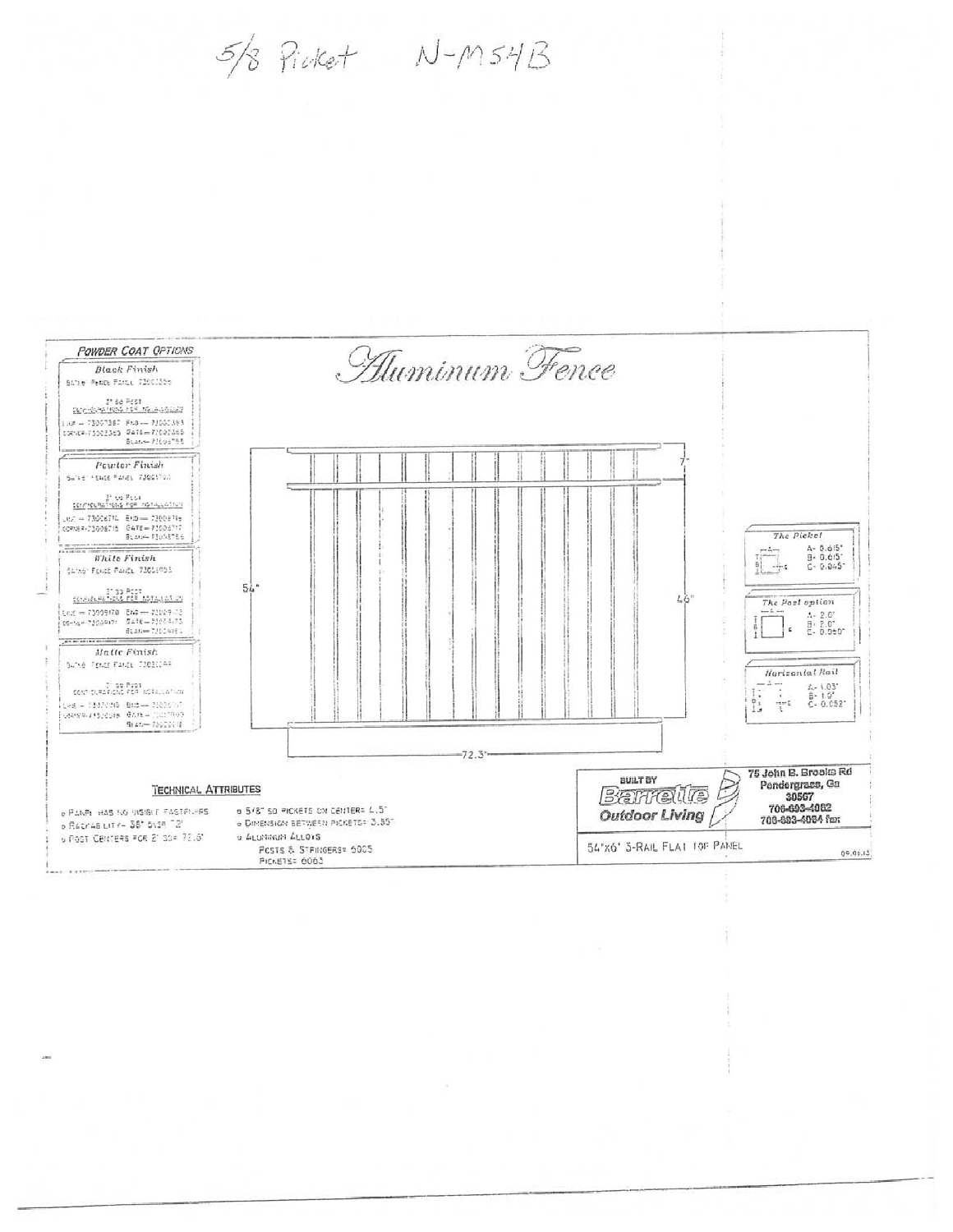Property Owners within 200 feet of 1146 Elderberry Loop:

Idrees & Farah Ghulam, 728 Elderberry Loop Dustin & Jessica Hostutler, 5859 Farmstead Ln Larry & Kathleen Spinoza, 5837 Farmstead Ln Jason & Megham Skidmore, 5879 Farmstead Ln Ryan &JenniferTuma, 5915 Farmstead Ln Martin & Soomin Barnard, 5949 Farmstead Ln Jeffrey & Jennifer Pridham, 1104 Elderberry Loop Philip & Krista Wood, 1126 Elderberry Loop Mike & Jeri Levy, 1168 Elderberry Loop Jeremy & Melinda O'Dette, 1171 Elderberry Loop Charles & Bethany Miller, 1151 Elderberry Loop Mark & Jill van Buskirk, 1123 Elderberry Loop Jason & Stephanie Bennett, 1093 Elderberry Loop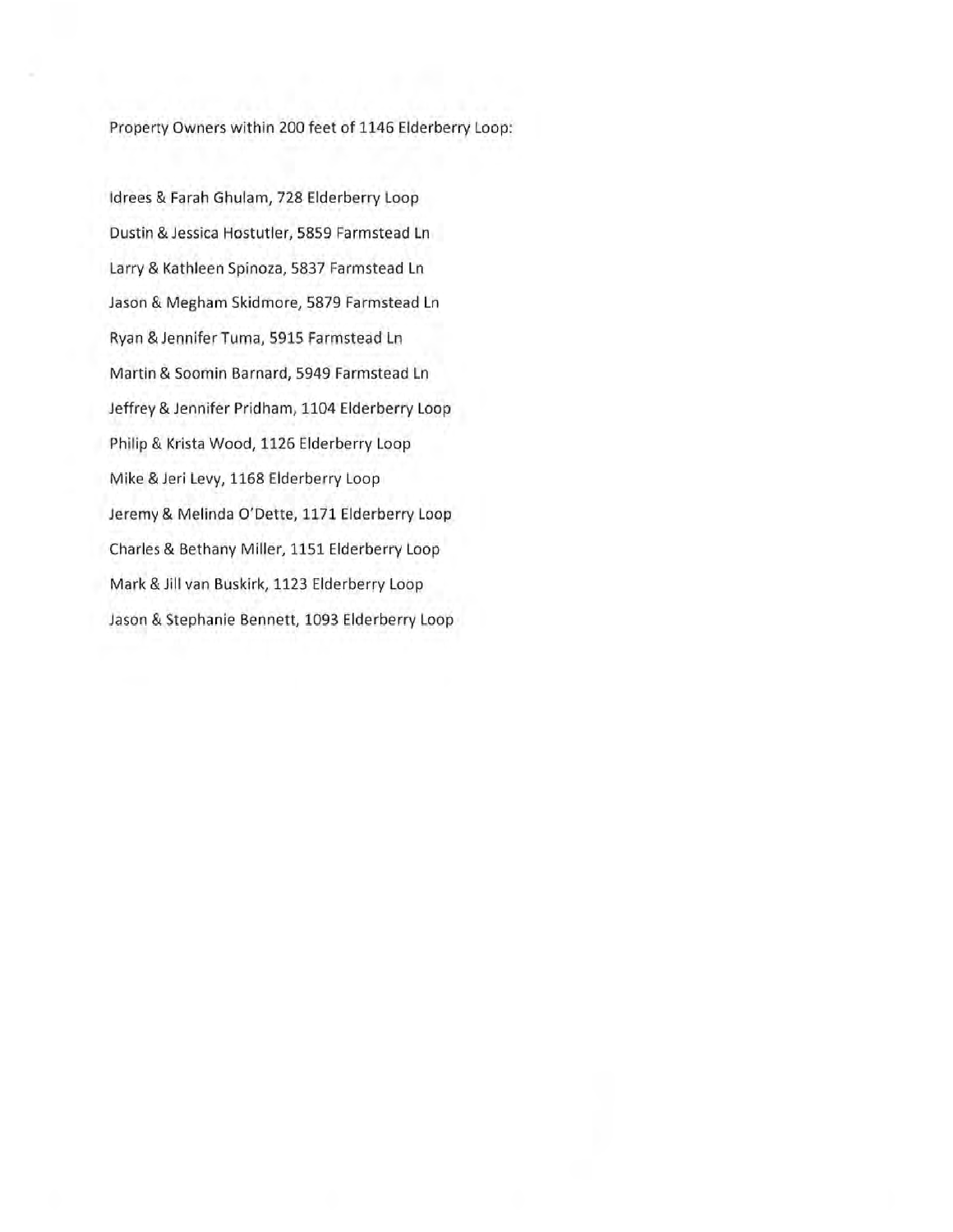